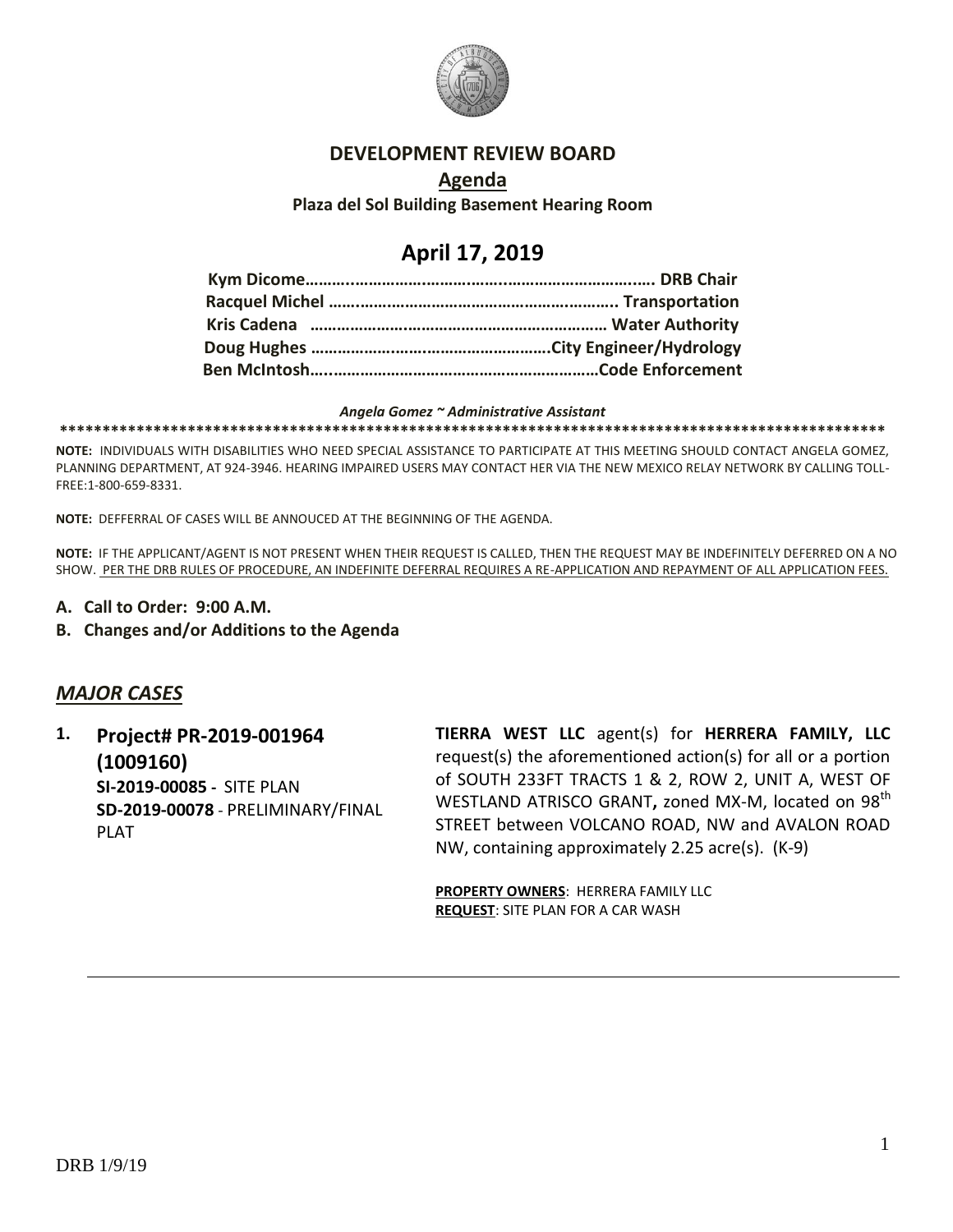| 2. | Project# PR-2018-001525<br>(1000469)<br>SI-2019-00086 - SITE PLAN                               | TIERRA WEST LLC agent(s) for MAVERICK INC. request(s)<br>the aforementioned action(s) for all or a portion of TRACT<br>L-1-A-1 PLAT of TRACTS L-1-A-1 & L-1-B-1-A ATRISCO<br>BUSINESS PARK & LOT 21-A MERIDAN BUSINESS PARK,<br>zoned NR-BP, located at 551 SILVER CREEK RD NW, SEC of<br>UNSER BLVD NW and LOS VOLCANES RD NW, containing<br>approximately 3.077 acre(s). (K-10) |
|----|-------------------------------------------------------------------------------------------------|-----------------------------------------------------------------------------------------------------------------------------------------------------------------------------------------------------------------------------------------------------------------------------------------------------------------------------------------------------------------------------------|
|    |                                                                                                 | <b>PROPERTY OWNERS: GRAYLAND CORP &amp; J2C LLC &amp; CLIFFORD JACK &amp;</b><br>LEE RVT & ETAL<br><b>REQUEST:</b> SITE PLAN FOR CONVENIENCE STORE AND FUELING STATION                                                                                                                                                                                                            |
| 3. | Project# PR-2019-002239<br>(1010675)<br>SI-2019-00039 - SITE PLAN - MAJOR<br>AMENDMENT          | <b>INGRID KOCHER agent(s) for PRESBYTERIAN HEALTHCARE</b><br><b>FOUNDATION</b> request(s) the aforementioned action(s) for<br>all or a portion of LOT 2A of LOTS 1 THRU 5, PASEO<br>MARKETPLACE, zoned MX-M, located at the SEC of PASEO<br>DEL NORTE and SAN PEDRO<br>DR NE, containing<br>approximately .8083 acre(s). (D-18)                                                   |
|    |                                                                                                 | PROPERTY OWNERS: CAMEL ROCK DEV LLC & SKARSGARD GORDON &<br><b>PATIENCE PYE</b><br><b>REQUEST: AMENDMENT TO SITE PLAN TO ADD POLE SIGN AND LARGER</b><br><b>MONUMENT SIGN</b>                                                                                                                                                                                                     |
| 4. | Project# PR-2019-002306<br>VA-2019-00144 - VARIANCE - IDO                                       | <b>TOM HLADICK</b> agent(s) for <b>DAVID STEELE</b> request(s) the<br>aforementioned action(s) for all or a portion of LOT 2,<br>BLOCK 4, SUBDIVISION BROADMOOR ADDN, zoned R-1B,<br>MARQUETTE AV NE,<br>at 4310<br>located<br>between<br>WASHINGTON ST NE and MORNINGSIDE DR NE, containing<br>approximately 0.1492 acre(s). (K-17)                                              |
|    |                                                                                                 | PROPERTY OWNERS: STEELE DAVID W & REBECCA<br><b>REQUEST:</b> VARIANCE FOR CARPORT IN REQUIRED SETBACK                                                                                                                                                                                                                                                                             |
| 5. | Project# PR-2018-001459<br>$(1000042 + PR - 2018 - 001494)$<br>SD-2019-00057 - PRELIMINARY PLAT | WAYJOHN SURVEYING INC. agent(s) for ANDRE LEGER C/O<br><b>PETER GENERIS</b> request(s) the aforementioned action(s) for<br>all or a portion of LOTS A-F and LOTS 1-5, KIRKLAND<br>ADDITION UNIT 3, zoned R-ML, located on BETHEL AVE SE<br>between MULBERRY ST. SE and KIRTLAND PARK, containing<br>approximately 2.0 acre(s). (M-15)                                             |
|    |                                                                                                 | <b>PROPERTY OWNERS: LEGER ANDRE</b><br>REQUEST: CONSOLIDATE 11 EXISTING LOTS INTO 2 AND INCORPORATE<br>VACATED R/W OF BETHEL AVE / INCLUDES MAJOR INFRASTRUCTURE                                                                                                                                                                                                                  |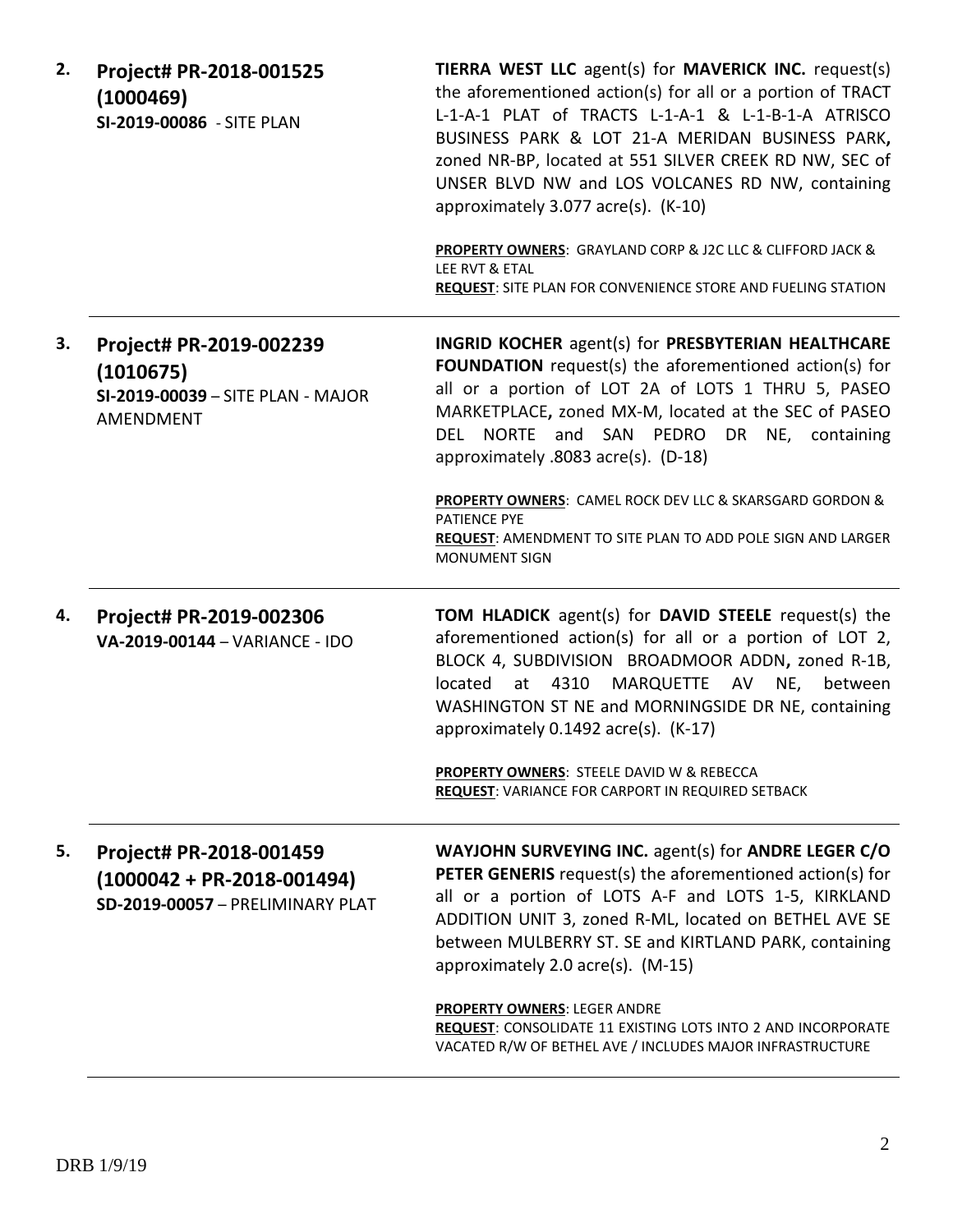| 6. | Project# PR-2019-002079<br>VA-2019-00101 - VARIANCE - DPM                                                                                                                                                                                       | DAC ENTERPRISES INC. agent(s) for BEVERLY L.<br><b>DONNELLAN</b> request(s) the aforementioned action(s) for all<br>or a portion of LOT 10 and PORTIONS OF LOTS 9 & 11<br>BLOCK 18, PARKLAND HILLS ADDITION, zoned R-1D, located<br>at 629 SIERRA DR. SE, containing approximately 0.354<br>acre(s). (L-17)<br>PROPERTY OWNERS: DONNELLAN MICHAEL J & BEVERLY L<br>REQUEST: VARIANCES TO SIDEWALK WIDTH AND PUBLIC RIGHT-OF-<br><b>WAY</b>            |
|----|-------------------------------------------------------------------------------------------------------------------------------------------------------------------------------------------------------------------------------------------------|-------------------------------------------------------------------------------------------------------------------------------------------------------------------------------------------------------------------------------------------------------------------------------------------------------------------------------------------------------------------------------------------------------------------------------------------------------|
| 7. | Project# PR-2019-001948<br>(1003612/1003523/1000599)<br>SD-2019-00006 - PRELIMINARY/FINAL<br><b>PLAT</b><br><b>SD-2019-00007 - VACATION OF</b><br><b>EASEMENT</b>                                                                               | THE GROUP agent(s) for NAZISH LLC request(s) the<br>aforementioned action(s) for all or a portion of TRACT A<br>PLAT OF PRIMA ENTRADA, zoned PC, located on SONTERRO<br>AV NW, east of $98TH$ ST NW and north of I-40, containing<br>approximately 0.71 acre(s). (H-9) [Deferred from 1/16/19]<br>PROPERTY OWNERS: NAZISH LLC<br>REQUEST: VACATE A TEMP DRAINAGE EASEMENT AND REPLAT<br><b>EXISTING TRACT INTO 7 LOTS</b>                             |
| 8. | Project# 1011598<br>18DRB-70137 - VACATION OF PUBLIC<br>RIGHT-OF-WAY<br>18DRB-70138 - SIDEWALK VARIANCE<br>18DRB-70139 - SUBDIVISION DESIGN<br>VARIANCE FROM MINIMUM DPM<br><b>STANDARDS</b><br>18DRB-70140 - PRELIMINARY/<br><b>FINAL PLAT</b> | <b>BOB KEERAN, request(s) the aforementioned action(s) for</b><br>all or a portion of $lot(s)$ 17 & 18, Block(s) 4, Tract(s) 3,<br>NORTH ALBQ ACRES Unit 3, zoned PD (RD/5DUA), located<br>on VENTURA ST NE between SIGNAL AVE NE and ALAMEDA<br>BLVD NE, containing approximately 2 acre(s).<br>$(C-20)$<br>[Deferred from 5/16/18, 6/13/18, 7/18/18/, 8/8/18, 9/12/18, 10/24/18, 12/5/18,<br>12/19/18, 1/9/19, 1/23/19, 2/13/19, 2/27/19, 3/20/19]. |
| 9. | Project# PR-2019-002134                                                                                                                                                                                                                         | JON ANDERSON agent(s) for HOPE CHRISTIAN SCHOOLS<br>$\mathcal{L}$ , and the contract of the contract of the contract of the contract of the contract of the contract of the contract of the contract of the contract of the contract of the contract of the contract of the contract o                                                                                                                                                                |

**(1000539) SI-2019-00056** - SITE PLAN

**INC** request(s) the aforementioned action(s) for all or a portion of TRACT B PLAT OF TRACT B HOPE CHRISTIAN SCHOOL & LOT 23-A, BLOCK 11, TRACT A, NORTH ALBUQUERQUE ACRES, zoned MX-M, located on PALOMAS AV NE, south of PASEO DEL NORTE NE and east of SAN PEDRO DR NE, containing approximately 7.7 acre(s). (D-18) *[Deferred from 3/20/19, 4/17/19]*

**PROPERTY OWNERS**: HOPE CHRISTIAN SCHOOLS INC **REQUEST**: SITE PLAN FOR ELEMENTARY SCHOOL EXPANSION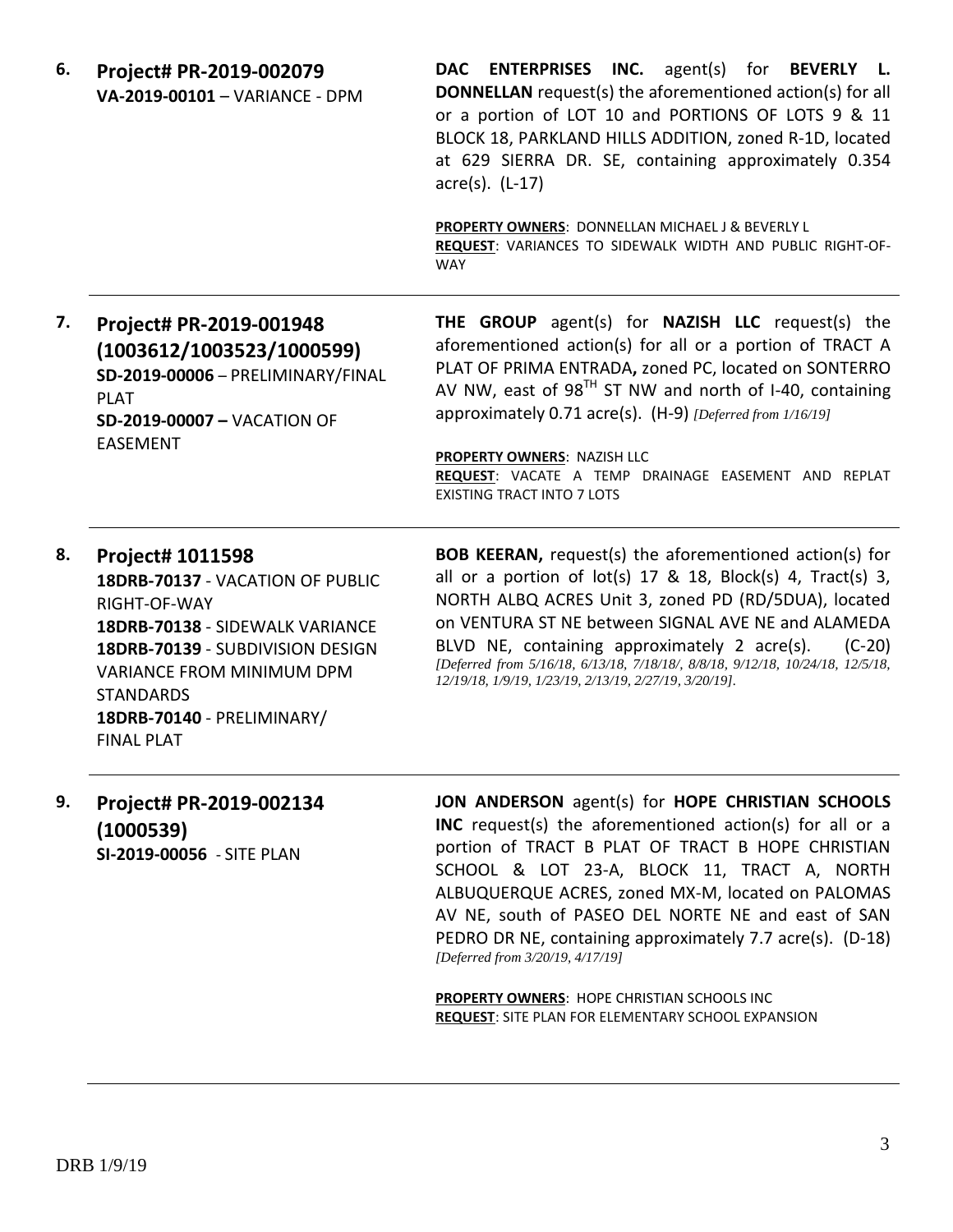| 10. | Project# PR-2019-002079<br>SD-2019-00074 - PRELIMINARY/FINAL<br><b>PLAT</b>                        | WAYJOHN SURVEYING INC. agent(s) for BEVERLY<br><b>DONNELLAN</b> request(s) the aforementioned action(s) for all<br>or a portion of LOT 10 and PORTIONS OF LOTS 9 & 11<br>BLOCK 18, PARKLAND HILLS ADDITION, zoned R-1D, located<br>at 629 SIERRA DR. SE, containing approximately 0.354<br>$\arccos(5)$ . (L-17)<br>PROPERTY OWNERS: DONNELLAN MICHAEL J & BEVERLY L<br>REQUEST: REPLAT TO INCORPORATE VACATED R/W (SD-2019-00037) |
|-----|----------------------------------------------------------------------------------------------------|------------------------------------------------------------------------------------------------------------------------------------------------------------------------------------------------------------------------------------------------------------------------------------------------------------------------------------------------------------------------------------------------------------------------------------|
| 11. | Project # PR-2019-002195<br>(1001990, 1002229)<br>SD-2019-00075 - PRELIMINARY/FINAL<br><b>PLAT</b> | WAYJOHN SURVEYING INC. agent(s) for MARK HARDEN<br>request(s) the aforementioned action(s) for all or a portion<br>of TRACTS A-1 and A-2, TANNEHILL -TAYLOR ADDITION,<br>zoned MX-M, located at the SEC of MONTGOMERY BLVD<br>NE and, containing approximately 3.5602 acre(s). (G-21)<br>PROPERTY OWNERS: HARDEN ENTERPRISES LLCC/O STARKWEATHER                                                                                   |
|     |                                                                                                    | <b>LAW FIRM</b><br>REQUEST: LOT LINE ADJUSTMENT AND GRANT EASEMENTS                                                                                                                                                                                                                                                                                                                                                                |
| 12. | Project# PR-2018-001361<br>(1000845, 1006833)<br>SD-2019-00070 - PRELIMINARY/FINAL<br><b>PLAT</b>  | TIERRA WEST LLC agent(s) for BEN E. KEITH COMPANY<br>request(s) the aforementioned action(s) for all or a portion<br>of: LOT 1A BULK LAND PLAT of LOT 1-A UNSER TOWNE<br>CROSSING & LOT 8 PLAT of TOWNE CROSSING, zoned NR-<br>BP, located at UNSER BLVD NW between LOS VOLCANES RD<br>NW and GALLATIN PL NW, containing approximately<br>50.4641 $\arccos 1$ , $(J-9+10)$                                                         |
|     |                                                                                                    | <b>PROPERTY OWNERS: BEN E. KEITH &amp; SWIRE PACIFIC HOLDINGS INC</b><br>DBA COCA COLA USA<br><b>REQUEST: REPLAT OF 2 TRACTS AND COMPLETE VACATION OF TOWNE</b><br>CROSSING (SD-2018-001361) RIGHT OF WAY AND 4 EASEMENTS (SD-<br>2019-00046 THRU 50)                                                                                                                                                                              |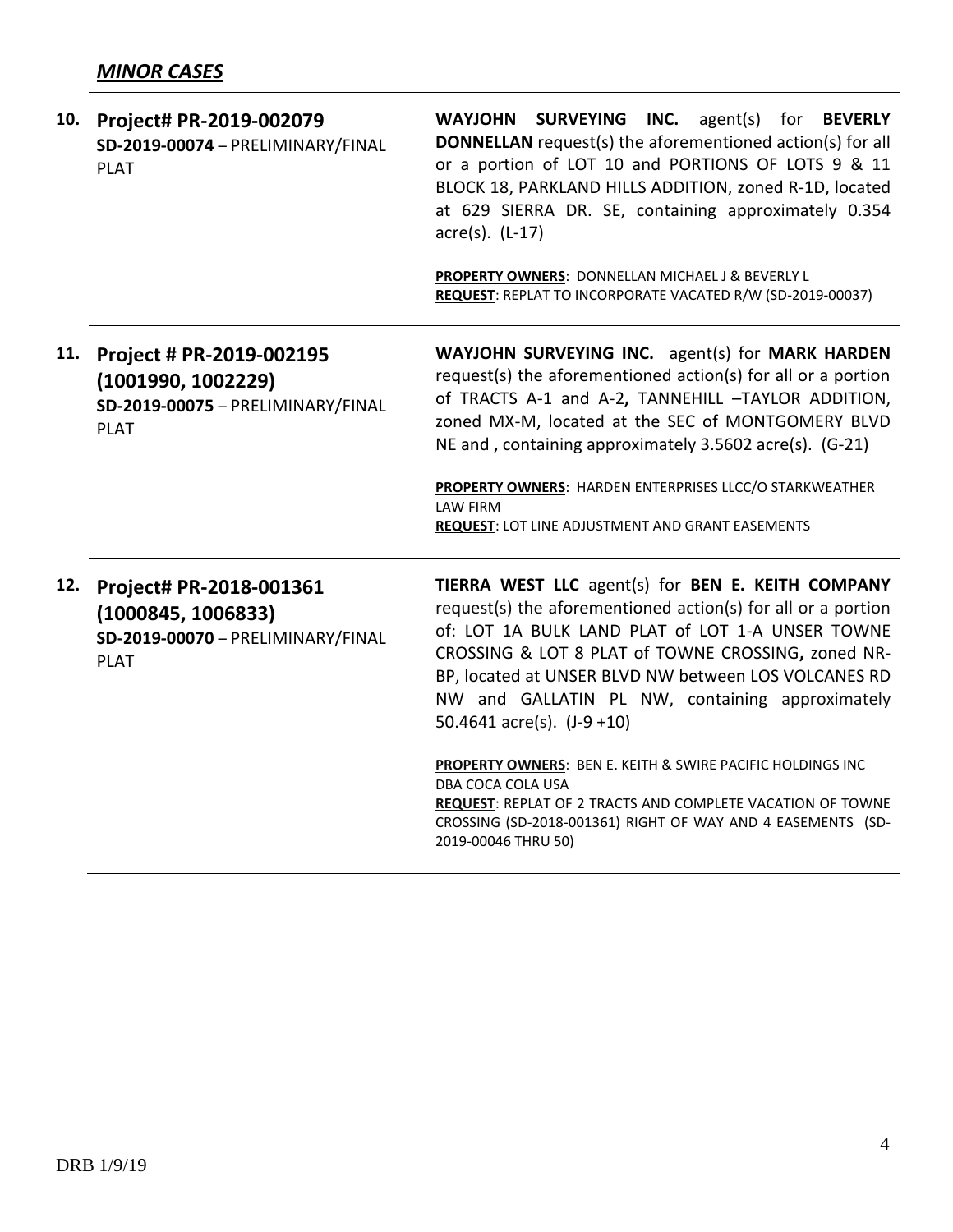**13. Project# PR-2018-001405 SD-2019-00061** - PRELIMINARY/FINAL PLAT

**CSI – CARTESIAN SURVEYS INC.** agent(s) for **NUEVO ATRISCO APARTMENTS LIMITED PARTNERSHIP** request(s) the aforementioned action(s) for all or a portion of TRACT A NUEVO ATRISCO, zoned MX-M, located west of UNSER BLVD NW and north of CENTRAL AVENUE NW, containing approximately 3.0871 acre(s). (K-10) *[Deferred from 4/3/19, 4/10/19]*

**PROPERTY OWNERS**: CITY OF ALBUQUERQUE **REQUEST**: SUBDIVIDING EXISTING TRACT INTO 2 TRACTS

**14. Project# PR-2018-001405 (1007489, 1007720) SD-2019-00020** – VACATION OF AN EASEMENT

**ISAACSON & ARFMAN, PA** agent(s) for **YES HOUSING, INC.** request(s) the aforementioned action(s) for all or a portion of TRACT A NUEVO ATRISCO, zoned MX-M, located west of UNSER BLVD NW and north of CENTRAL AVENUE NW, containing approximately 3.0871 acre(s). (K-10)*[Deferred from 2/13/19, 2/27/19, 3/6/19, 3/20/19, 3/27/19, 4/3/19, 4/10/19]*

**PROPERTY OWNERS**: CITY OF ALBUQUERQUE **REQUEST**:VACATION OF PARKING EASEMENT

## *SKETCH PLAT*

**15. Project# PR-2019-002308 PS-2019-00028** – SKETCH PLAT **CSI – CARTESIAN SURVEYS INC.** agent(s) for **THOMAS H. FRITTS & PATRICIA R. FRITTS** request(s) the aforementioned action(s) for all or a portion of LOT 14 and a portion of LOT 15, BLOCK E-1, NETHERWOOD PARK**,**  zoned R-1D, located on HAROLD PLACE NE north of INDIAN SCHOOL RD NE and west of GIRARD BLVD NE, containing approximately 0.351 acre(s). (H-16-Z) **PROPERTY OWNERS**: SIMSON JOHN MITCHELL & SIMSON NINA BETH & SIMSON JEFFREY PAUL + FRITTS THOMAS H & PATRICIA R **REQUEST**: CONSOLIDATING 2 LOTS INTO 1 **16. Project# PR-2019-002309 PS-2019-00029** – SKETCH PLAT **CSI – CARTESIAN SURVEYS INC.** agent(s) for **M+M Co.**

request(s) the aforementioned action(s) for all or a portion of LOT 1-A & LOT 5-A, LA MIRADA SUBDIVISION**,** zoned MX-M, located at the NWC of MONTOGMERY BLVD NE and WYOMING BLVD NE, containing approximately 16.0374 acre(s). (G-19)

**PROPERTY OWNERS**: M & M CO + G & L INVESTMENTS CO INC **REQUEST**: VACATION OF PRIVATE EASEMENTS AND REPLAT